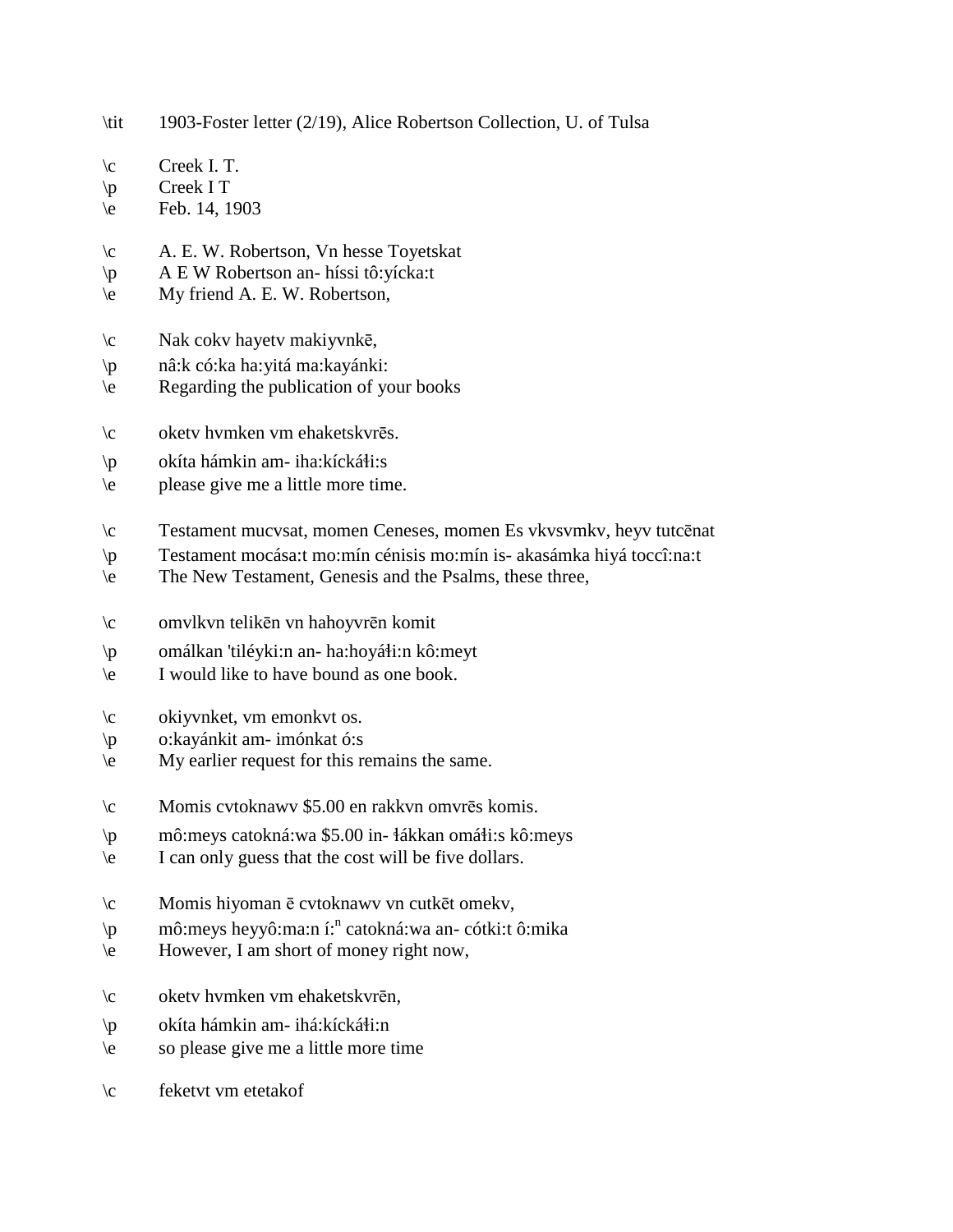- \p fi:kitát am- ítita:kô:f
- $\leq$  and as soon as I am able,
- \c cvtoknawv cem vtohtin am estotet ometskvrēs komis.
- $\pi$  catokná:wa cim- atóhteyn a:am- ísto:tít omícka $\pi$ i:s kô:meys
- \e I will send you the money and you can send me the book.
- \c Monkv vm ehaketskvrēs.
- $\pi$  mônka am- ihá:kícká $\pi$ :s
- \e Please await my order.
- \c Momen esyvhiketv lvslvtusat hahoyen omat
- \p mo:mín isyaheykitá laslatósa:t há:ho:yín o:mâ:t
- $\leq$  If the little black song books are available now,
- \c antotetskvrēs.
- $\pi$  a:ntotícká $\pi$ i:s
- \e please include one.
- \c Palen (10) ometskvrēs.
- $\pi$  pá:lin (10) omícká $\pi$ i:s
- \e Actually, send me ten.
- \c Es yvhiketv ehvrpe holathoyusat yekcvkekot omēpen
- \p is- yaheykitá ihá!pi hola:thoyósa:t yikcakíko:t o:mî:pin
- \e The blue song books are not very durable
- \c eyahocekot omen okis.
- \p iya:hocíko:t ô:min o:kéys
- \e and no one wants them.
- \c Lvslvtusaten eyahocēt os.
- \p laslatósa:tin iya:hocí:t ô:s
- \e They prefer the little black ones.
- \c Momet emekusvpkv hēren ocet vpokēs cē.
- \p mo:mít imi:kosápka hí:<sup>n</sup>in ô:cit apô:ki:s cî:
- \e At this time we are in good spiritual health.
- \c Davis [?] Mekusvpkv-Cuko vtēhkvlke hēren Kelis em vtutkakēt os.
- \p Davis [?] mi:kosapka-cóko ati:hkâlki hí:<sup>n</sup>in kiláys im- atótka:kí:t ô:s
- \e The members of Davis [?] Church are doing the work for Christ very well.